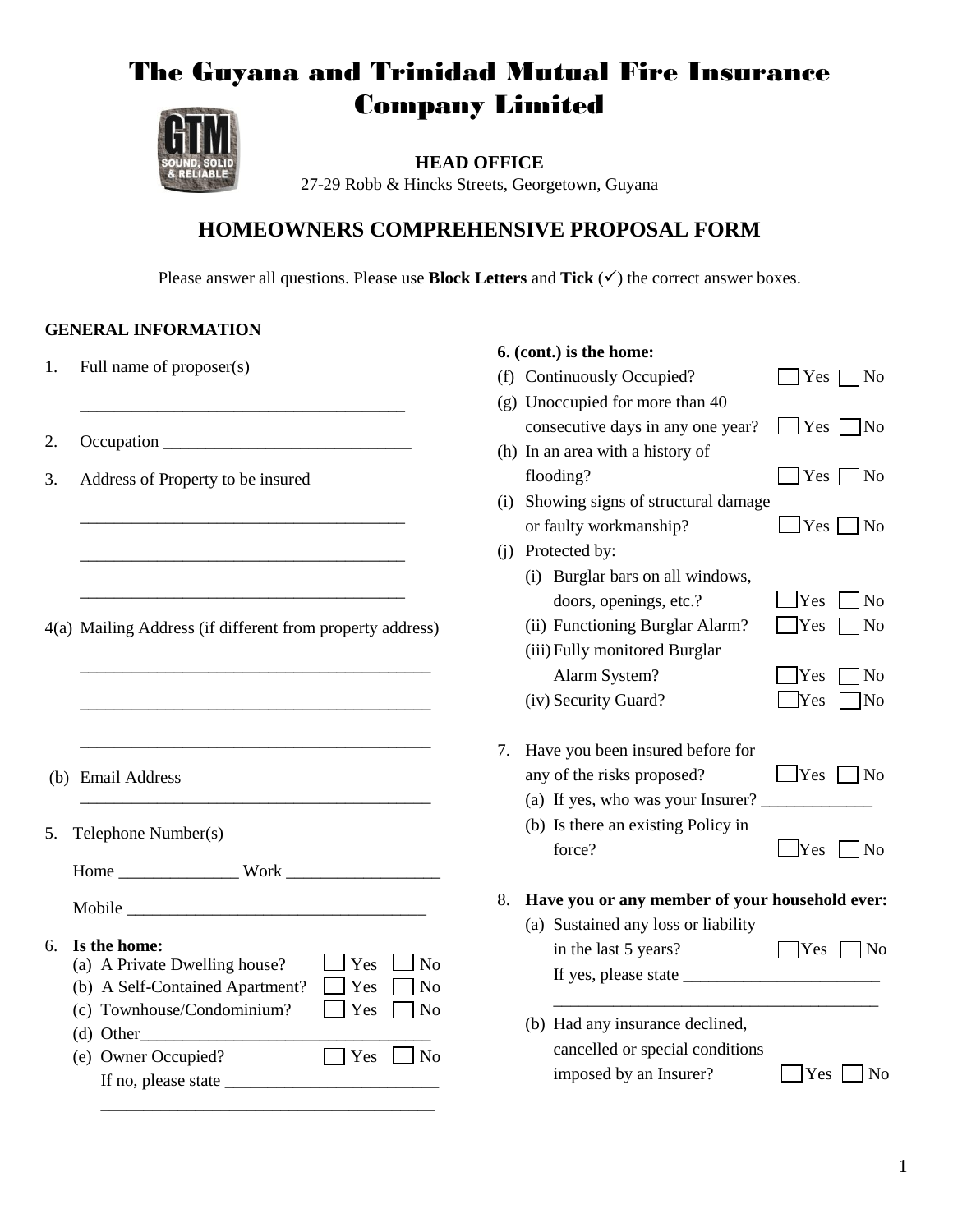#### 9. **Construction of the house:**

| (a) Main Building:                                                                        | (b) Out Buildings (if any): |
|-------------------------------------------------------------------------------------------|-----------------------------|
|                                                                                           |                             |
|                                                                                           |                             |
|                                                                                           |                             |
| $(iv)$ Foundation                                                                         | $(iv)$ Foundation           |
| <b>SECTION 1: BUILDINGS</b><br>10. Do you require coverage under this Section? $\Box$ Yes | $\overline{N}$              |
| (a) What year was the house built?                                                        |                             |
|                                                                                           |                             |
| (c) Name and address of Mortgage interest                                                 |                             |

In arriving at a sum insured in respect of your building, we recommend that you ensure that the amount represents the full replacement cost of the Building, walls (excluding retaining and sea walls), gates and paved areas, etc., making allowance for cost of Professional Fees and Removal of Debris (if they are in excess of 10% of sum insured).

|    |                                                | <b>SUM INSURED</b>                                                                                                                                                                                                                                                                                                                                                                                                                                                                                                    |                                   | <b>SUM INSURED</b>                                                                                                                                                                                                                                                                                                                                                  |
|----|------------------------------------------------|-----------------------------------------------------------------------------------------------------------------------------------------------------------------------------------------------------------------------------------------------------------------------------------------------------------------------------------------------------------------------------------------------------------------------------------------------------------------------------------------------------------------------|-----------------------------------|---------------------------------------------------------------------------------------------------------------------------------------------------------------------------------------------------------------------------------------------------------------------------------------------------------------------------------------------------------------------|
| 1. | Main Building                                  | \$                                                                                                                                                                                                                                                                                                                                                                                                                                                                                                                    | 5. Swimming Pool                  | <u> 1980 - Jan Barbara Barbara, maskin</u>                                                                                                                                                                                                                                                                                                                          |
| 2. | Out Building $(s)$                             |                                                                                                                                                                                                                                                                                                                                                                                                                                                                                                                       | 6. Professional Fees              | $\frac{\text{S}}{\text{S}}$                                                                                                                                                                                                                                                                                                                                         |
| 3. | Wall, Gates & Fences                           | $\begin{array}{c} \n \text{\bf $s$} \quad \text{\bf \textcolor{red}{\bf 1} } \quad \text{\bf \textcolor{red}{\bf 2} } \quad \text{\bf \textcolor{red}{\bf 3} } \quad \text{\bf \textcolor{red}{\bf 4} } \quad \text{\bf \textcolor{red}{\bf 5} } \quad \text{\bf \textcolor{red}{\bf 6} } \quad \text{\bf \textcolor{red}{\bf 6} } \quad \text{\bf \textcolor{red}{\bf 7} } \quad \text{\bf \textcolor{red}{\bf 7} } \quad \text{\bf \textcolor{red}{\bf 8} } \quad \text{\bf \textcolor{red}{\bf 9} } \quad \text{\$ | 7. Removal of Debris              | $\begin{picture}(20,10) \put(0,0){\vector(1,0){100}} \put(15,0){\vector(1,0){100}} \put(15,0){\vector(1,0){100}} \put(15,0){\vector(1,0){100}} \put(15,0){\vector(1,0){100}} \put(15,0){\vector(1,0){100}} \put(15,0){\vector(1,0){100}} \put(15,0){\vector(1,0){100}} \put(15,0){\vector(1,0){100}} \put(15,0){\vector(1,0){100}} \put(15,0){\vector(1,0){100}} \$ |
| 4. | Paved Areas                                    | $\frac{\text{S}}{\text{S}}$                                                                                                                                                                                                                                                                                                                                                                                                                                                                                           |                                   |                                                                                                                                                                                                                                                                                                                                                                     |
|    | <b>Total Sum Insured</b>                       |                                                                                                                                                                                                                                                                                                                                                                                                                                                                                                                       |                                   | \$                                                                                                                                                                                                                                                                                                                                                                  |
|    | (d) Do you require cover for a Satellite Dish? | Yes                                                                                                                                                                                                                                                                                                                                                                                                                                                                                                                   | N <sub>0</sub>                    |                                                                                                                                                                                                                                                                                                                                                                     |
|    | If yes, please give brief description          |                                                                                                                                                                                                                                                                                                                                                                                                                                                                                                                       |                                   |                                                                                                                                                                                                                                                                                                                                                                     |
|    | (i)                                            |                                                                                                                                                                                                                                                                                                                                                                                                                                                                                                                       | (ii)                              | Size                                                                                                                                                                                                                                                                                                                                                                |
|    | (iii)                                          |                                                                                                                                                                                                                                                                                                                                                                                                                                                                                                                       |                                   |                                                                                                                                                                                                                                                                                                                                                                     |
|    | How is Dish mounted?<br>(v)                    | On Ground                                                                                                                                                                                                                                                                                                                                                                                                                                                                                                             | $\Box$ On Roof $\Box$ On Building |                                                                                                                                                                                                                                                                                                                                                                     |
|    | (vi)                                           | What amount do you wish to insure?                                                                                                                                                                                                                                                                                                                                                                                                                                                                                    | $\frac{1}{2}$                     |                                                                                                                                                                                                                                                                                                                                                                     |
|    | (e) Do you require cover for a Generator?      | Yes                                                                                                                                                                                                                                                                                                                                                                                                                                                                                                                   | No                                |                                                                                                                                                                                                                                                                                                                                                                     |
|    | If yes, please state:                          |                                                                                                                                                                                                                                                                                                                                                                                                                                                                                                                       |                                   |                                                                                                                                                                                                                                                                                                                                                                     |
|    | (i)                                            |                                                                                                                                                                                                                                                                                                                                                                                                                                                                                                                       |                                   |                                                                                                                                                                                                                                                                                                                                                                     |
|    | (iii)                                          |                                                                                                                                                                                                                                                                                                                                                                                                                                                                                                                       |                                   |                                                                                                                                                                                                                                                                                                                                                                     |
|    | (v)                                            |                                                                                                                                                                                                                                                                                                                                                                                                                                                                                                                       |                                   |                                                                                                                                                                                                                                                                                                                                                                     |

### **SECTION 2: CONTENTS**

11. Do you require coverage under this Section?  $\Box$  Yes  $\Box$  No

(a) We recommend that you provide a detailed inventory of personal effects, electronic equipment, household appliances etc., which would assist you in arriving at the amount to be insured and preparing your claim should it become necessary. An inventory (item description, purchase price and Sale Receipts or Valuation Certificate for Specified Valuables) is required for valuables such as works of art, jewellery, etc.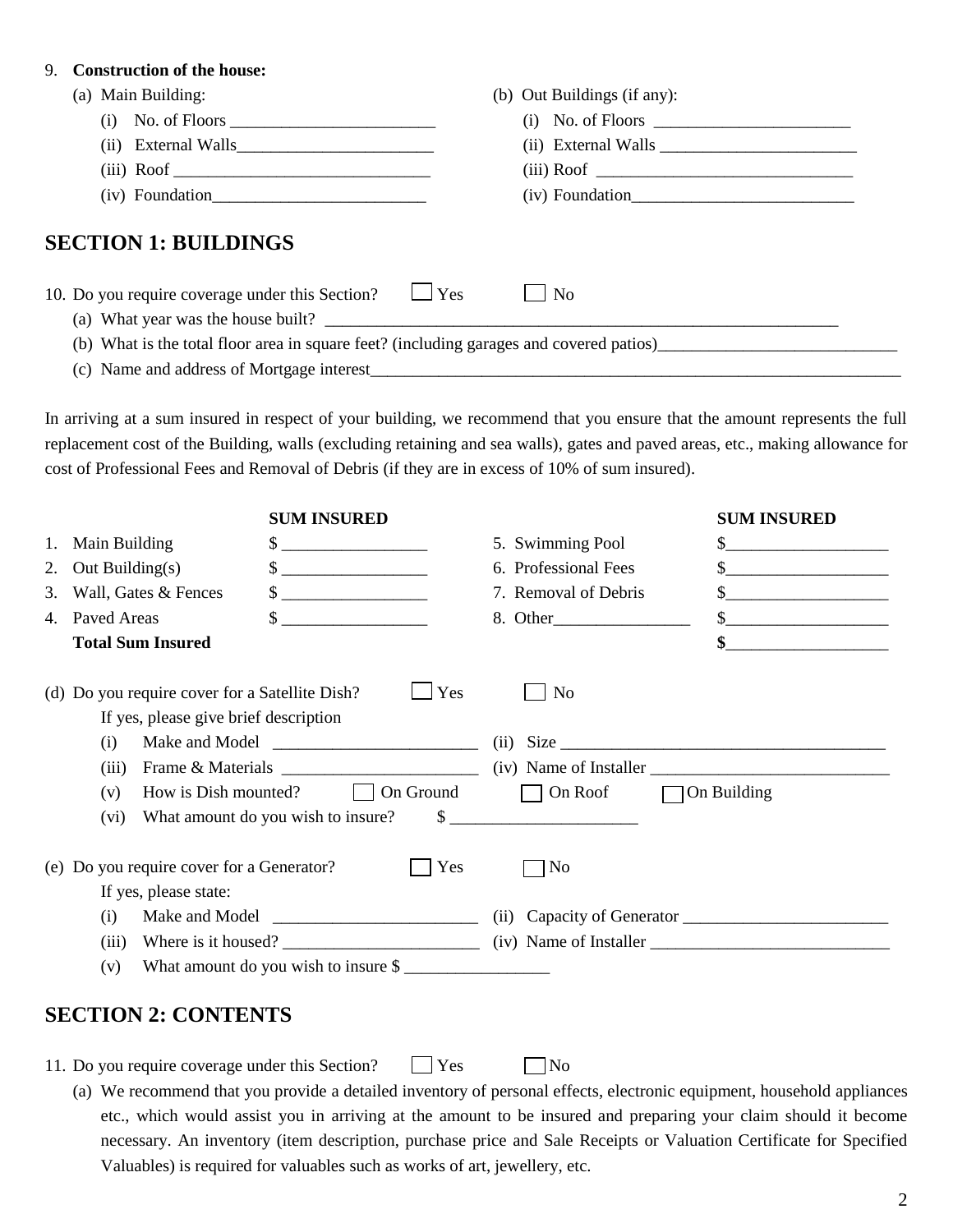|    | THE CONTENTS                                                                                                                                                         | <b>SUM INSURED</b>          |                    |                |
|----|----------------------------------------------------------------------------------------------------------------------------------------------------------------------|-----------------------------|--------------------|----------------|
| 1. | Furniture, Fixtures & Fittings                                                                                                                                       | \$                          |                    |                |
| 2. | Domestic Appliances, Cutlery, Crockery, etc.                                                                                                                         |                             |                    |                |
| 3. | Personal Effects (including Sports Equipment)                                                                                                                        |                             |                    |                |
| 4. | Electronic Equipment                                                                                                                                                 | $\frac{\text{S}}{\text{S}}$ |                    |                |
| 5. | Valuables (Specified and Unspecified)                                                                                                                                | \$                          |                    |                |
| 6. | Other                                                                                                                                                                |                             |                    |                |
|    | <b>Total Sum Insured</b>                                                                                                                                             | $\sim$                      |                    |                |
|    |                                                                                                                                                                      |                             |                    |                |
|    | <b>SECTION 3: LIABILITY</b>                                                                                                                                          |                             |                    |                |
|    | 12. Do you require coverage under this Section?<br>Free Coverage: Employers' Liability: \$250,000 and Public Liability 25% of Sum Insured with maximum of \$750,000. |                             | $\blacksquare$ Yes | N <sub>o</sub> |
|    | Employers' Liability (Domestic Employees whose employment is <b>not</b> of a casual nature) \$250,000:-                                                              |                             |                    |                |
|    | (a) Do you require Employers' Liability Coverage over \$250,000?<br>If yes, state required limit \$                                                                  |                             | Yes                | N <sub>o</sub> |
|    | (b) Do you require Public Liability Coverage over \$750,000?<br>If yes, state required limit \$                                                                      |                             | Yes                | N <sub>o</sub> |
|    | <b>SECTION 4: ACCIDENTAL DAMAGE</b>                                                                                                                                  |                             |                    |                |
|    | 13. Do you require coverage under this Section?                                                                                                                      |                             | Yes                | <b>No</b>      |
|    | Free Coverage under this Section of the Policy is \$250,000.                                                                                                         |                             |                    |                |
|    | Do you require cover over \$250,000?                                                                                                                                 |                             | Yes                | <b>No</b>      |

If yes, please provide Inventory (item description, purchase price and Sale Receipts or Valuation Certificate for Specified Valuables).

| <b>Total Sum Insured</b>                            |  |
|-----------------------------------------------------|--|
| 4. Electronic Equipment                             |  |
| 3. Personal Effects (including Sports Equipment) \$ |  |
| 2. Specified Valuables                              |  |
| 1. Unspecified Valuables                            |  |

## **SECTION 5: ALL RISKS**

This Section provides Optional Insurance Cover up to a maximum of \$500,000 for an Additional Premium against accidental loss or damage by or caused not existed while outside of the Geographical Area.

Do you require coverage under this Section?  $\Box$  Yes  $\Box$  No

| $\sim$<br>١<br>ı |
|------------------|
| ۰.<br>۰.         |